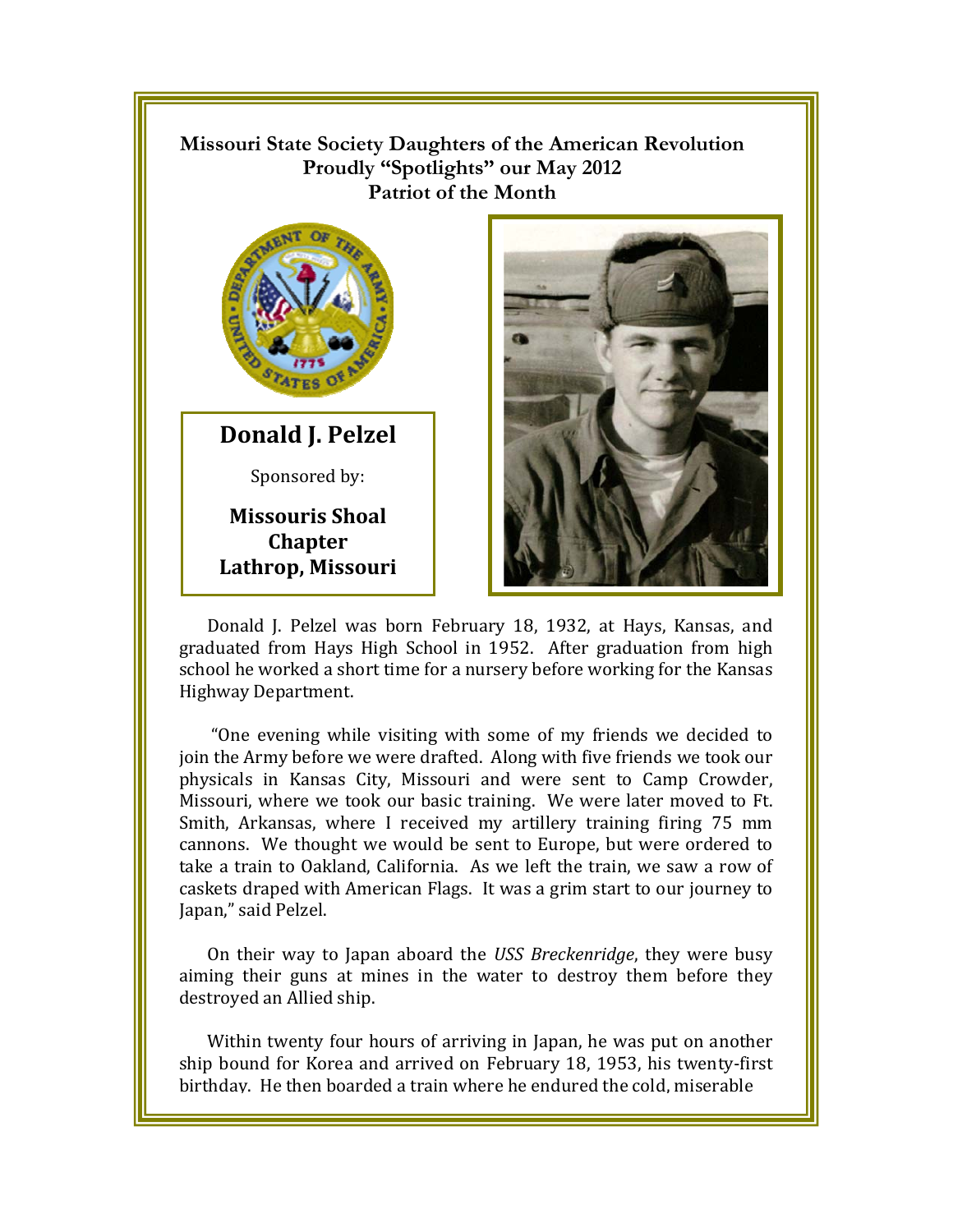conditions of Korea with temperatures of twenty to thirty degrees below zero. The trip seemed long but it was all too soon that he was up on the front and the fighting began.

The first battle he fought in was Ch'orwon (just above the thirty eighth parallel). He was serving in the 90<sup>th</sup> Field Artillery Battalion and his first job in Korea was an Ammunition Corporal where he unloaded from trucks and cleaned the 155 howitzer shells. Each of these shells weight ninety seven pounds with some having "regular fuses" and some "time fuses" which were more dangerous as they threw shrapnel when exploding.

Pork Chop Hill was the second battle he fought in and it consisted of two separate fights while the United States and Communist Chinese and Koreans negotiated an armistice. In the United States the battles were controversial because of the many soldiers who were killed for terrain of no strategic or tactical values. The United Nations supported by the United States won the first battle when the Chinese withdrew after two days of fighting. Pelzel said, "While serving in Korea we had many different jobs, one being that of night guard. We had to learn to speak "halt" and "who goes there" in Korean.

The second battle involved many more troops on both sides and was bitterly contested for five days before the United Nations Command conceded the hill to the Chinese forces by withdrawing. It was during this time that Pelzel's artillery groups fired 33,000 rounds the first day and another 77,000 the next day which are said to be the world records for artillery fire. "The good news was that the enemy didn't have cannons that could reach us, but we could reach them," he said. "It was a scary time as we were required to fire our cannons continuously and after it was over we were all like zombies. It was a mental thing and we were sent to Japan for some much needed rest and relaxation," Pelzel said. Though just 980 feet tall, history would place a higher value on "the hill" as the fierce and bloody battle for control of it was deemed as one of the most important in ending the Korean War.

Less than three weeks after the Battle of Pork Chop Hill, the armistice was signed by the United Nations Command (Korea), Chinese People's Liberation Army and North Korean People's Army, ending the hostilities.

After returning to the states, Corporal Pelzel received his discharge at Ft. Riley, Kansas in 1954.

Donald's awards, medals, and citations include:

- Korean Service Medal
- National Defense Medal